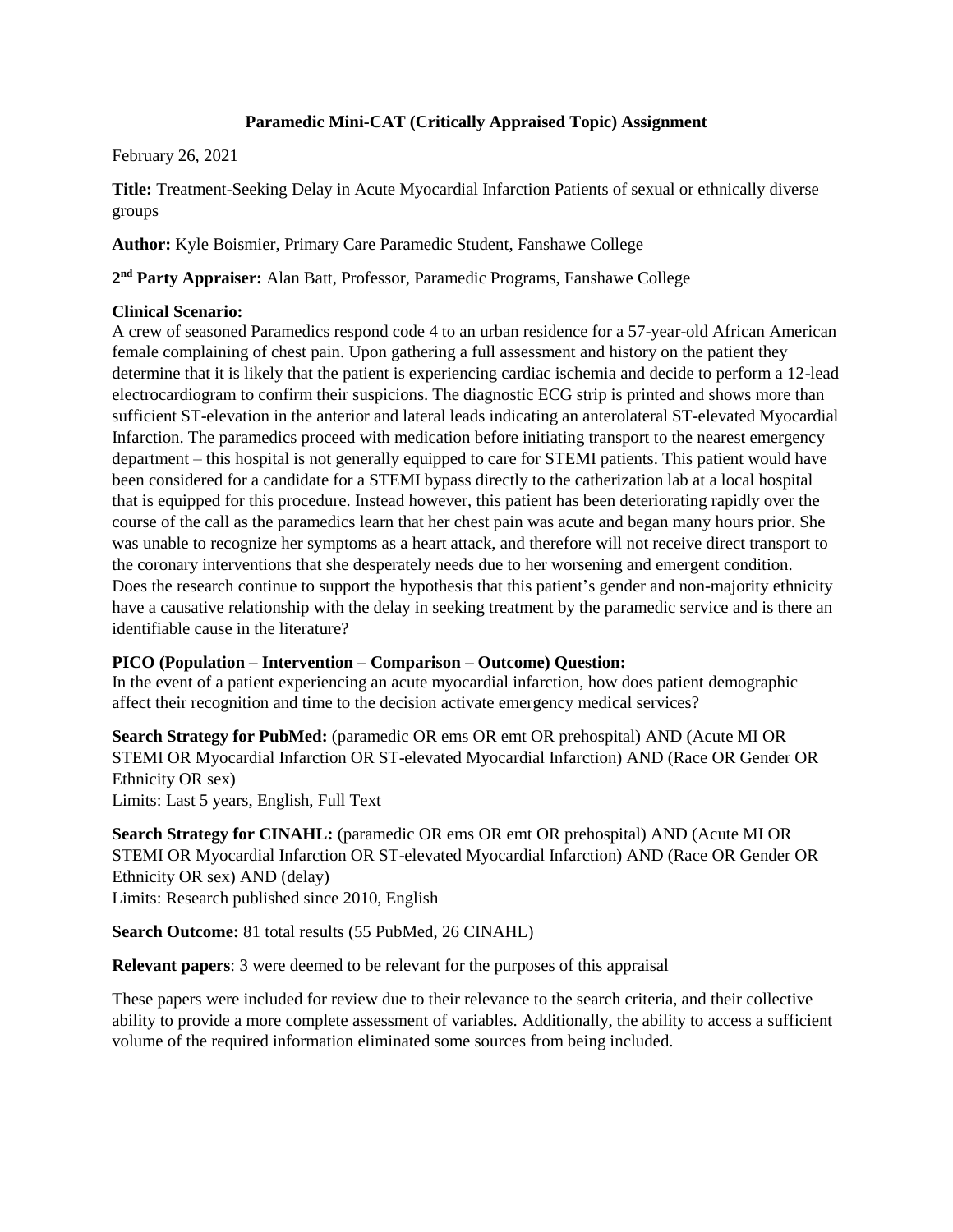| <b>Reference</b>                                          | <b>Study</b>                                                                                                                | Population                                                                                                                                                                                                     | <b>Outcome</b>                                                                       | <b>Results</b>                                                                                                                                                                                                                                                                                                                                                                                                                                                                                                                                                                                 | <b>Strengths/Weaknesse</b>                                                                                                                                                                                                                                                                                                                                                                                                                                                                                                             |
|-----------------------------------------------------------|-----------------------------------------------------------------------------------------------------------------------------|----------------------------------------------------------------------------------------------------------------------------------------------------------------------------------------------------------------|--------------------------------------------------------------------------------------|------------------------------------------------------------------------------------------------------------------------------------------------------------------------------------------------------------------------------------------------------------------------------------------------------------------------------------------------------------------------------------------------------------------------------------------------------------------------------------------------------------------------------------------------------------------------------------------------|----------------------------------------------------------------------------------------------------------------------------------------------------------------------------------------------------------------------------------------------------------------------------------------------------------------------------------------------------------------------------------------------------------------------------------------------------------------------------------------------------------------------------------------|
| Number,                                                   | <b>Design</b>                                                                                                               |                                                                                                                                                                                                                |                                                                                      |                                                                                                                                                                                                                                                                                                                                                                                                                                                                                                                                                                                                | S                                                                                                                                                                                                                                                                                                                                                                                                                                                                                                                                      |
| Author,                                                   |                                                                                                                             |                                                                                                                                                                                                                |                                                                                      |                                                                                                                                                                                                                                                                                                                                                                                                                                                                                                                                                                                                |                                                                                                                                                                                                                                                                                                                                                                                                                                                                                                                                        |
| <b>Date</b>                                               |                                                                                                                             |                                                                                                                                                                                                                |                                                                                      |                                                                                                                                                                                                                                                                                                                                                                                                                                                                                                                                                                                                |                                                                                                                                                                                                                                                                                                                                                                                                                                                                                                                                        |
| $(1)$ , Pate,<br>Leeman-<br>Castillo, &<br>Krantz<br>2019 | -mixed<br>method<br>study<br>consisting of<br>patient<br>interviews<br>in hospital,<br>and medical<br>record<br>abstraction | -43 female<br>patients<br>(Hispanic<br>and non-<br>Hispanic) in<br>7 Colorado<br>hospitals<br>-study<br>included<br>regions in<br>Colorado<br>that had a<br>higher<br>population<br>of Hispanic<br>individuals | - symptom<br>description<br>and<br>recognition<br>-treatment-<br>seeking<br>behavior | -most women<br>reported<br>symptoms in the<br>weeks before the<br>Acute MI<br>-fewer Hispanic<br>women overall<br>presented to ER<br>within 24 Hr. of<br>symptoms onset<br>-ethnic origin<br>seems to affect<br>care-seeking<br>behavior and<br>perception of<br>symptoms and<br>therefore a high<br>degree of<br>suspicion should<br>be enacted by<br>health care<br>providers<br>-incidences of<br>cardiac ischemia<br>remain<br>underappreciate<br>d and<br>underrecognized<br>by women and<br>care providers<br>- 83% of women<br>who sought for<br>care promptly<br>were non-<br>Hispanic | -study was not able to<br>account for those who<br>did not survive the MI<br>and does not represent<br>experience of<br>individuals who has a<br>fatal event<br>-Recall Bias may be<br>present due to one of<br>the major points of<br>data collection being<br>participant interview<br>-medical records may<br>not always be complete<br>in the information they<br>provide<br>+ able to provide both<br>quantitative and<br>qualitative data<br>+ research was<br>consistent with<br>accepted literature on<br>non-tested variables |
| (2),                                                      | -systematic                                                                                                                 | -research                                                                                                                                                                                                      | -consider                                                                            | - delay times                                                                                                                                                                                                                                                                                                                                                                                                                                                                                                                                                                                  | +seemed to have                                                                                                                                                                                                                                                                                                                                                                                                                                                                                                                        |
| Wechkuna                                                  | review                                                                                                                      | looked to                                                                                                                                                                                                      | studies that                                                                         | varied across                                                                                                                                                                                                                                                                                                                                                                                                                                                                                                                                                                                  | strong review criteria                                                                                                                                                                                                                                                                                                                                                                                                                                                                                                                 |
| nukul,                                                    | considers                                                                                                                   | include                                                                                                                                                                                                        | measure                                                                              | ethnic groups                                                                                                                                                                                                                                                                                                                                                                                                                                                                                                                                                                                  | in place to ensure                                                                                                                                                                                                                                                                                                                                                                                                                                                                                                                     |
| Grantham,                                                 | quantitative                                                                                                                | participants                                                                                                                                                                                                   | delay time as                                                                        | Delay times                                                                                                                                                                                                                                                                                                                                                                                                                                                                                                                                                                                    | quality research was                                                                                                                                                                                                                                                                                                                                                                                                                                                                                                                   |
| Damarell,                                                 | studies                                                                                                                     | from a                                                                                                                                                                                                         | the main                                                                             | were longer in                                                                                                                                                                                                                                                                                                                                                                                                                                                                                                                                                                                 | selected for review                                                                                                                                                                                                                                                                                                                                                                                                                                                                                                                    |
| Clark, 2016                                               | including                                                                                                                   | variety of<br>ethnic                                                                                                                                                                                           | outcome,<br>measured                                                                 | culturally ethnic                                                                                                                                                                                                                                                                                                                                                                                                                                                                                                                                                                              | -wide variety of study                                                                                                                                                                                                                                                                                                                                                                                                                                                                                                                 |
|                                                           | RCT's, non-<br>$\mathsf{RCT}$ 's,                                                                                           | background                                                                                                                                                                                                     | from time of                                                                         | groups when<br>compared to the                                                                                                                                                                                                                                                                                                                                                                                                                                                                                                                                                                 | designs included<br>considering only 10                                                                                                                                                                                                                                                                                                                                                                                                                                                                                                |
|                                                           | prospective                                                                                                                 | for this                                                                                                                                                                                                       | symptoms                                                                             | majority                                                                                                                                                                                                                                                                                                                                                                                                                                                                                                                                                                                       | studies were reviewed                                                                                                                                                                                                                                                                                                                                                                                                                                                                                                                  |
|                                                           | and                                                                                                                         | study                                                                                                                                                                                                          | onset to time                                                                        | population in                                                                                                                                                                                                                                                                                                                                                                                                                                                                                                                                                                                  | in total                                                                                                                                                                                                                                                                                                                                                                                                                                                                                                                               |
|                                                           | retrospectiv                                                                                                                | - inclusion                                                                                                                                                                                                    | of arrival at                                                                        | $7/10$ studies,                                                                                                                                                                                                                                                                                                                                                                                                                                                                                                                                                                                | +searched most or all                                                                                                                                                                                                                                                                                                                                                                                                                                                                                                                  |
|                                                           | e cohort                                                                                                                    | criteria were                                                                                                                                                                                                  | hospital                                                                             |                                                                                                                                                                                                                                                                                                                                                                                                                                                                                                                                                                                                | the major medical or                                                                                                                                                                                                                                                                                                                                                                                                                                                                                                                   |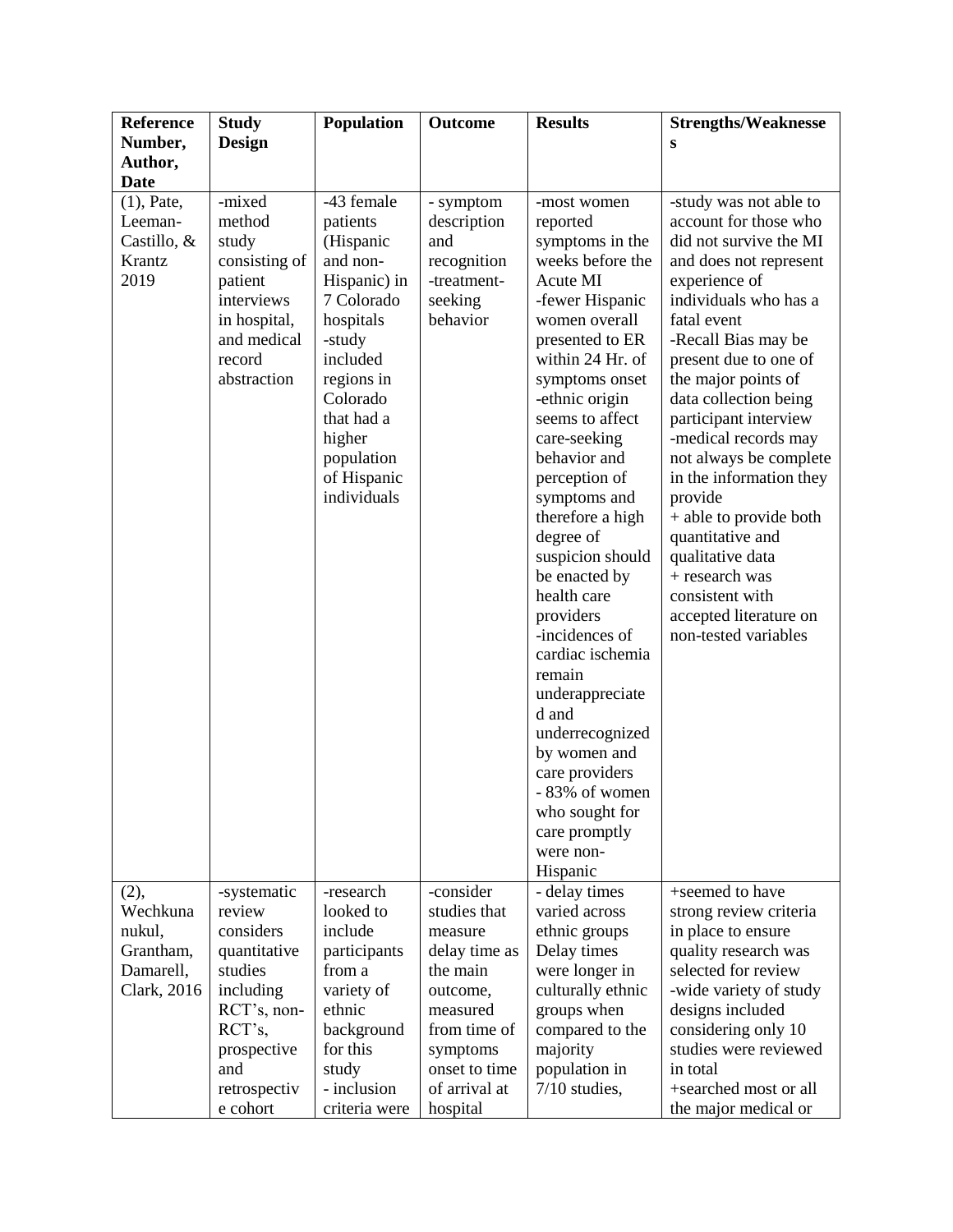|             | studies,                  | presentation |               | measured by                  | health databases for                                |
|-------------|---------------------------|--------------|---------------|------------------------------|-----------------------------------------------------|
|             | case-control              | to ER with   |               | average time                 | relevant criteria                                   |
|             | studies,                  | chest pain   |               | -the other 3                 |                                                     |
|             | analytical                | - 10 studies |               | studies found                |                                                     |
|             | cross-                    | with a total |               | larger                       |                                                     |
|             | sectional                 | of 1511382   |               | proportions of               |                                                     |
|             | studies, and              | participants |               | late ER                      |                                                     |
|             | quasi-                    |              |               | presentation in              |                                                     |
|             | experiments               |              |               | ethnic groups                |                                                     |
|             | -data                     |              |               | comparted to                 |                                                     |
|             | extraction                |              |               | majority groups              |                                                     |
|             | performed                 |              |               | as well, but were            |                                                     |
|             | by                        |              |               | instead                      |                                                     |
|             | standardized              |              |               | measured into                |                                                     |
|             | data                      |              |               | distinct ranges              |                                                     |
|             | extraction                |              |               | of time                      |                                                     |
|             | tool                      |              |               | - this review                |                                                     |
|             |                           |              |               | shows evidence               |                                                     |
|             |                           |              |               | that there is an             |                                                     |
|             |                           |              |               | association                  |                                                     |
|             |                           |              |               | between                      |                                                     |
|             |                           |              |               | ethnicity and the            |                                                     |
|             |                           |              |               | time is takes for            |                                                     |
|             |                           |              |               | the patient to               |                                                     |
|             |                           |              |               | seek medical                 |                                                     |
|             |                           |              |               | care for events              |                                                     |
|             |                           |              |               | of chest pain in             |                                                     |
|             |                           |              |               | ethnic minorities            |                                                     |
|             |                           |              |               | compared to the              |                                                     |
|             |                           |              |               | majority                     |                                                     |
| (3),        | - in-depth                | -14 women    | -goal was to  | -the decision to             | -small sample size                                  |
| Herning,    | interviews                | with STEMI   | determine     | seek care in the             | which cannot possibly                               |
| Hansen,     | with STEMI                | (was 17, 3)  | what factors  | event of chest               | show an overall trend                               |
| Bygberg, Li | patients held             | refusals due | cause delays  | pain (MI) in                 | in a larger population                              |
| ndhardt,    | during time               | to fatigue)  | in treatment- | influenced a                 | -participants were very                             |
| 2011        |                           | -age 50-84   | seeking in    | variety of                   |                                                     |
|             | as inpatient              |              |               | variables                    | similar regarding many                              |
|             | -open                     |              | women         | including                    | variables including                                 |
|             | questioning<br>techniques |              |               | knowledge,                   | age, marital status, and<br>their treatment-seeking |
|             | were used                 |              |               | emotions,                    |                                                     |
|             |                           |              |               | beliefs, and past            | delay                                               |
|             |                           |              |               | experiences.                 | -recall bias may be at<br>work here due to a loss   |
|             |                           |              |               |                              |                                                     |
|             |                           |              |               | -3 main factors<br>listed as | of memory during a                                  |
|             |                           |              |               | determinants for             | traumatic event and<br>over time                    |
|             |                           |              |               |                              |                                                     |
|             |                           |              |               | reduced patient              | -participants may have                              |
|             |                           |              |               | delay, the first             | been aware that their                               |
|             |                           |              |               | being the ability            | delay in seeking                                    |
|             |                           |              |               | to identify their            | treatment was likely                                |
|             |                           |              |               | symptoms as                  | not productive and                                  |
|             |                           |              |               | being cardiac in             |                                                     |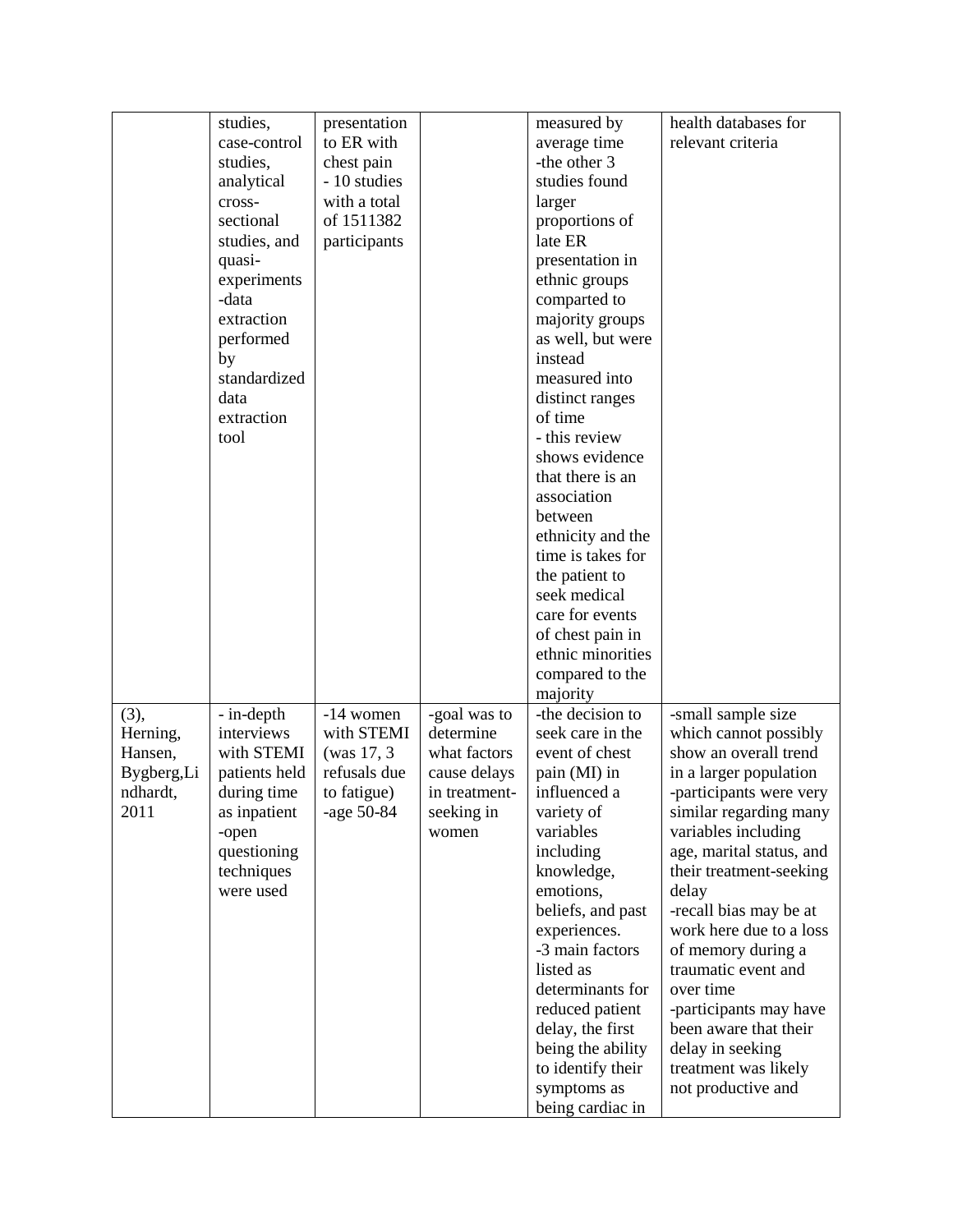|  |  | origin, the       | could therefore       |
|--|--|-------------------|-----------------------|
|  |  | second was        | withhold information  |
|  |  | having an         | +interviewer was a    |
|  |  | appropriate plan  | cardiac nurse and     |
|  |  | for action ready  | understands the event |
|  |  | in the case of an | that the patients     |
|  |  | emergency, and    | experienced. This     |
|  |  | third was         | could also be a       |
|  |  | whether they      | limitation            |
|  |  | lived with or     |                       |
|  |  | frequently        |                       |
|  |  | contacted others  |                       |

# **Comments**

Although the data shows that there is evidence that racial minorities and women do delay engaging in treatment-seeking behaviors when experiencing an MI, the research that looks to rationalize or show reasoning for this is often incomplete or prone to biases due to the methodology. Namely, using interview techniques on small sample sizes to determine why participants did not seek treatment in a timely fashion is useful, but it highly subjective and does not necessarily apply across the same population members or into other demographics.

It is important to note that all the studies that were included in this paper, as well as many others that were considered, mentioned the importance of education initiatives within these populations as well as within the healthcare profession. There appears to be distinct connection within the included literature and the cited sources within that mortality and treatment delay show a positive correlation. Therefore, the ability of these populations to better understand their conditions and the urgency of the situation in accessing care will improve the overall health outcome associated with myocardial infarctions.

### **Considerations**

This area will continue to require more research to determine how all the variables interact to create these health disparities within these populations. Additionally, more research should be completed to demonstrate the best method of intervention for paramedics and other health professionals. The conclusion drawn within may have some practical implications outlined below but will not require any changes in the medical directive for care of cardiac ischemia and infarcts, or how these calls might be approached.

### **Clinical Bottom Line**

Paramedics should continue to be aware of the discrepancies in symptoms shown by women and the continuing lack of understanding of ethnic minority groups and women when experiencing an MI. Additionally, having the knowledge that these populations may not have attempted to seek EMS care urgently could mean that there is a greater risk of increase myocardial damage that may result in cardiac arrest and could potentially increase acuity of these patients. Communication skills should also be an asset when managing these patients to ensure that they fully understand the nature of their symptoms.

### **References**

1. Pate A, Leeman-Castillo BA, Krantz MJ. Treatment-Seeking Delay Among Hispanic and Non-Hispanic Women with Acute Myocardial Infarction. Health Equity [Internet]. 2019 June [cited 2021 Feb 26];3(1):287-296. Available from [https://www-ncbi-nlm-nih](https://www-ncbi-nlm-nih-gov.ezpxy.fanshawec.ca/pmc/articles/PMC6634169/)[gov.ezpxy.fanshawec.ca/pmc/articles/PMC6634169/](https://www-ncbi-nlm-nih-gov.ezpxy.fanshawec.ca/pmc/articles/PMC6634169/)